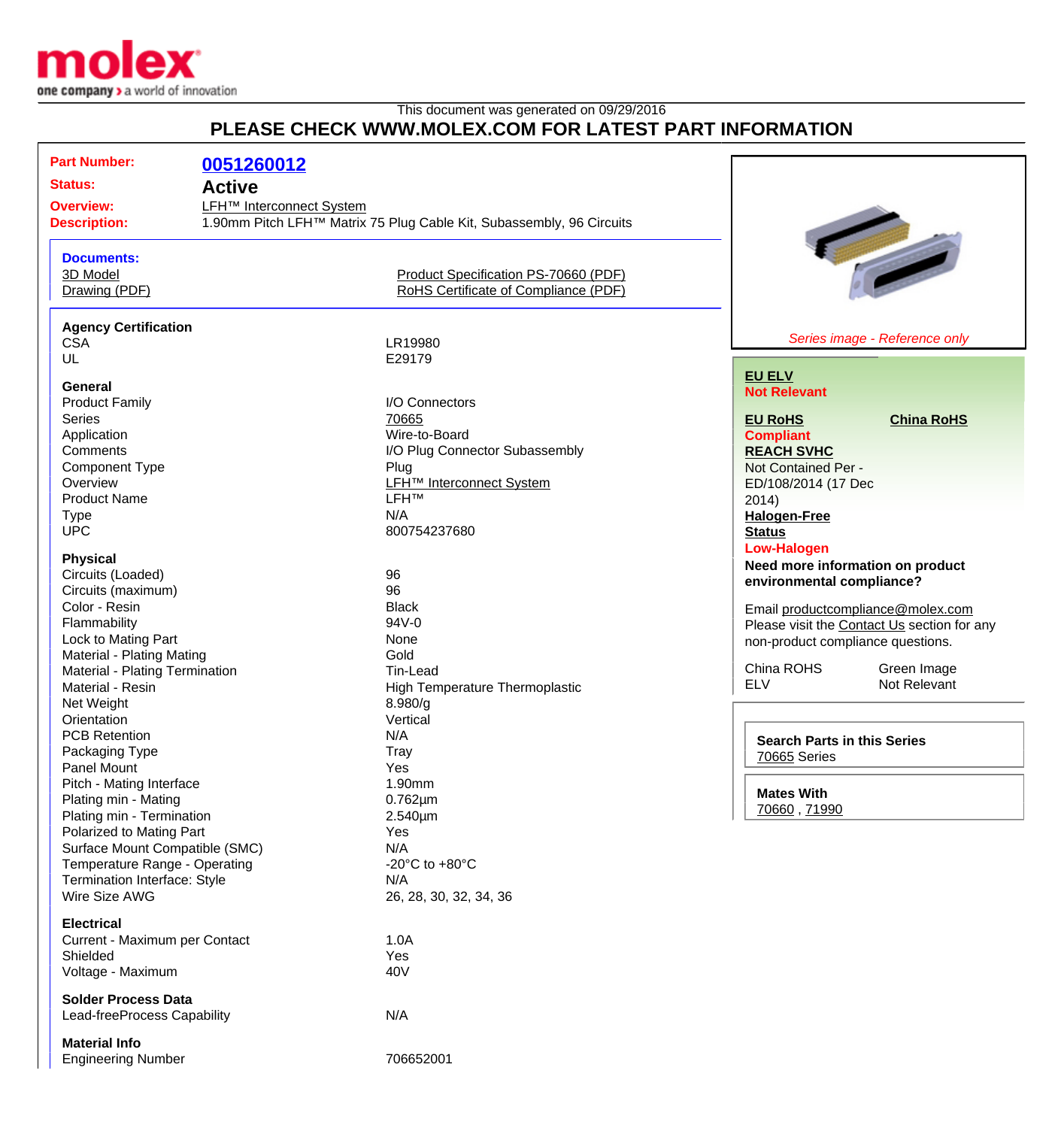**Reference - Drawing Numbers** Product Specification <br>
Sales Drawing 
PS-70660<br>
SDA-7066

SDA-70665-2001

## This document was generated on 09/29/2016 **PLEASE CHECK WWW.MOLEX.COM FOR LATEST PART INFORMATION**